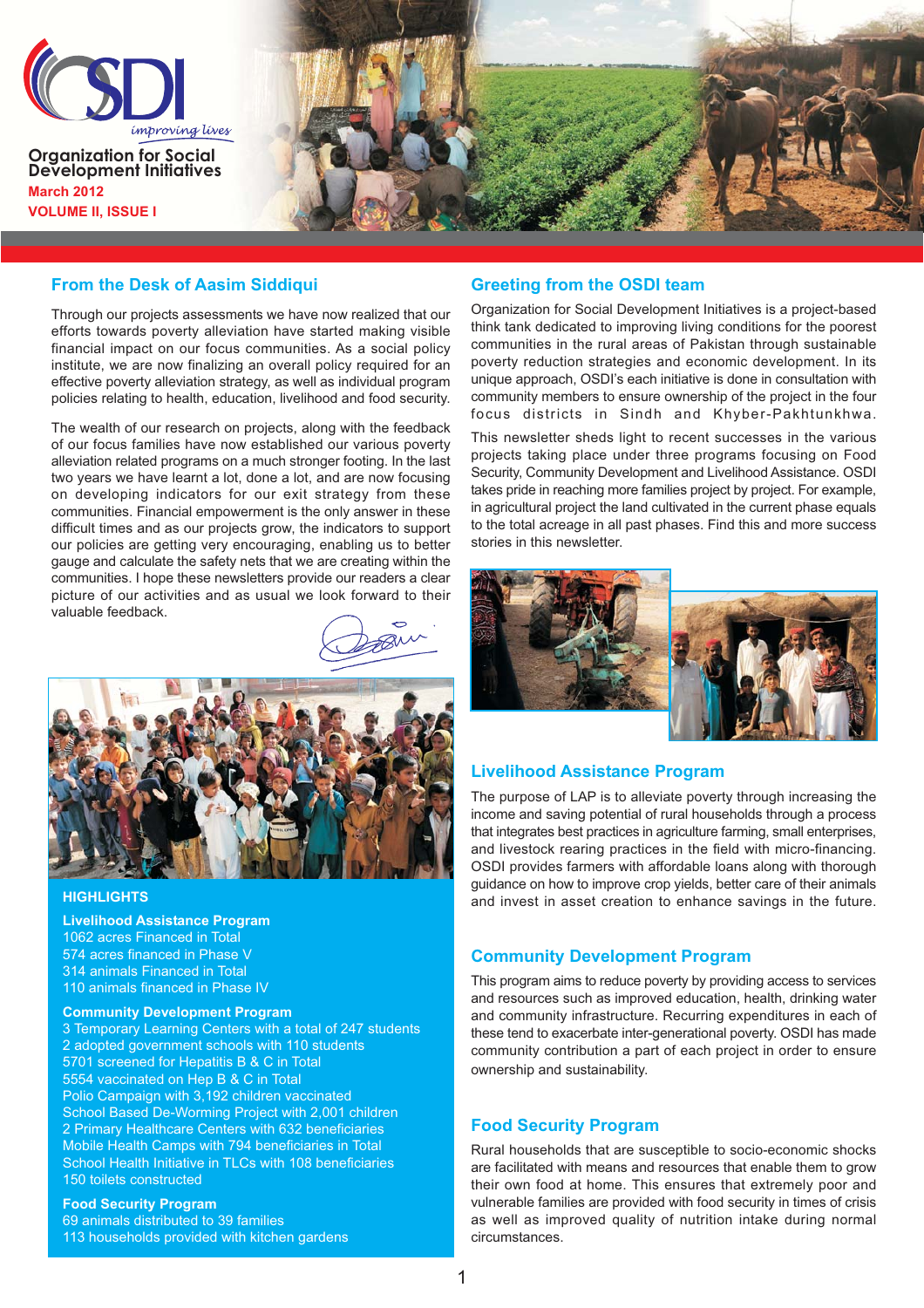

# **CASE STUDY 1: KITCHEN GARDENING**

Every evening all members of Hussain Buksh's household, including 2 sons, 4 daughters, and a wife, sit down to have dinner. The dinner consists of an assortment of vegetables grown in Hussain Buksh's own kitchen garden. For the retired army pensioner the threat of food insecurity loomed large in face of market supply shocks and rising inflation. "My pension of Rs 5,000 was not enough to cover my food expenditures at all. I had to make a lot sacrifices and cut down on other expenses," he said.

OSDI provided seeds of four vegetables including tomatoes, onions. spinach and okra, as well as fertilizer for them. The beneficiaries including Hussain Buksh were also provided training and expert consultation on best vegetable cultivation practices by OSDI appointed agriculture scientist.

After OSDI's assistance, not only did Hussain Buksh's vegetables begin to grow but within a few months, the vegetables were sustaining his household's dietary needs. "Previously I had to spend between Rs 1,000 to Rs 1,500 of my pension on vegetables. Now all I have to do is pick them from there," he points to his kitchen garden.

Not only is he saving money but fresh produce from his kitchen garden is also providing a balanced diet to his family for more than four months now. He plans to grow more in order to sell his vegetables in the market and generate income from his newly acquired skills. For the time being he is happy to share excess vegetables with his father, brother, and sometimes his neighbor as well.

### **FOOD SECURITY PROGRAM**

### Kitchen Gardening-Phase I

In November 2011 the first phase of Kitchen Gardening started in Khairpur, Shikarpur, and Matiari districts in Sindh to provide food security and a balanced diet of vegetables to vulnerable families. 113 families with approximately 240 square yards each were provided with seeds, fertilizer and training to grow their own vegetables in order to improve nutritional intake and reduce daily expenses.

The families are cultivating seasonal vegetables in a 3-4 month cycle. Especially spinach, turnip, onion and tomato grew nicely and families saved Rs 50 to 70 per day on the vegetables they did not need to purchase anymore. The first phase was a success with over 70% families securing a steady supply of vegetables from their kitchen gardens for up to 6 months.

The 25 families in Food & Nutrition Kit project have become a part of the Kitchen Gardening project to ensure their progress towards food security.



## **Livestock Distribution**

In addition to the 44 goats distributed earlier in Matiari, another 25 female goats were provided to 17 poor female-headed families in Khairpur district. The primary purpose is food security for families through domestic consumption of milk, butter, yoghurt and lassi to improve nutritional intake and create savings. Secondly, these female goats give assets and protection to the households and can lead to herd increases resulting in a much needed boost in income for the families.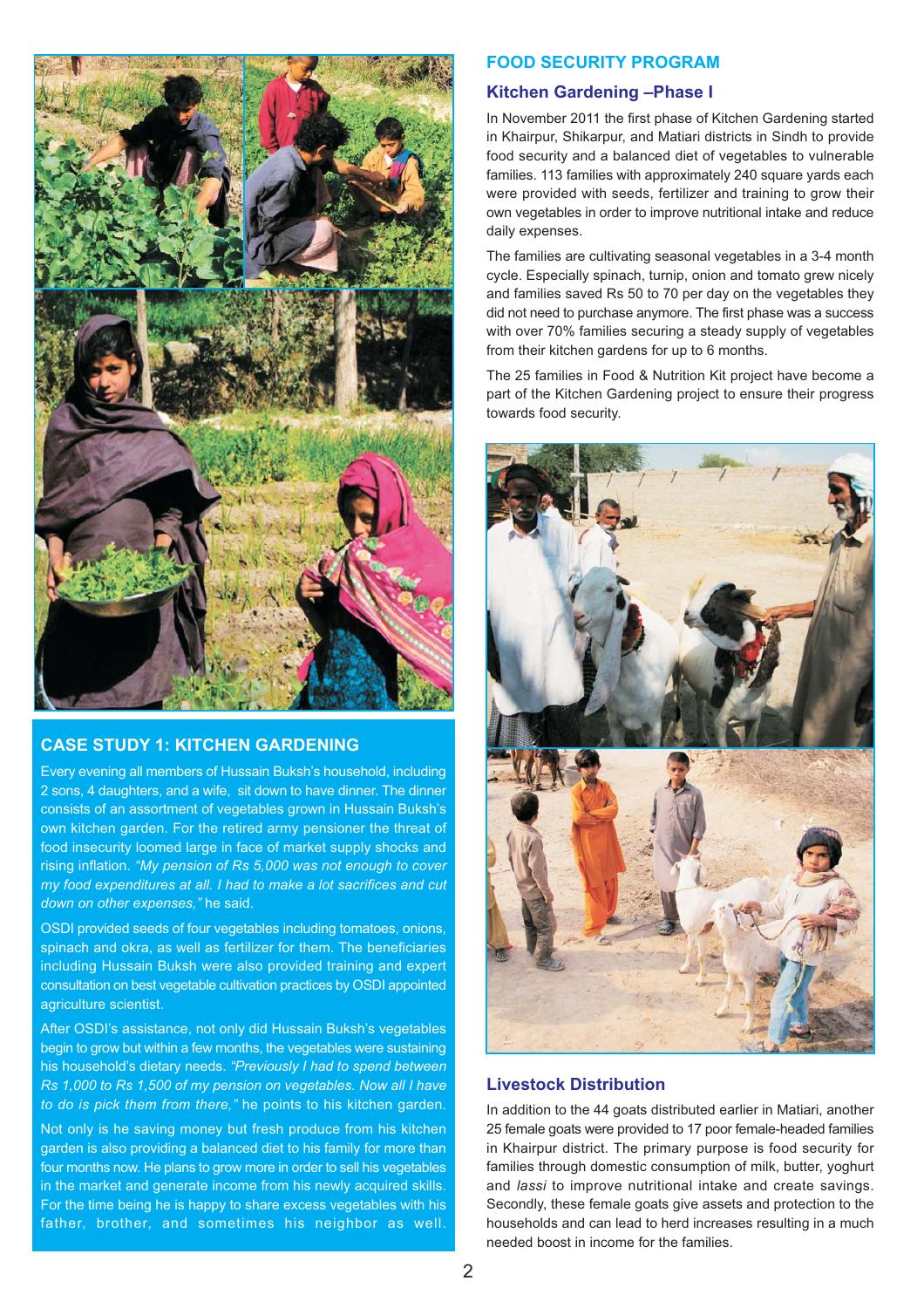

# **LIVELIHOOD ASSISTANCE PROGRAM**

### **Agricultural Project - Phase IV (finished)**

OSDI financed 54 families for cultivating cotton in Khairpur and Matiari districts on 198 acres combined and 25 families for cultivating rice crop in Shikarpur over 73 acres.

The rice farmers were extremely successful and many experienced double the production than they had estimated. Farmers on shared land earned in total Rs. 60,000 and farmers on own land Rs. 186,000 on average. Unfortunately, the cotton crop was damaged by the floods in the autumn of 2011 but nevertheless the farmers were able to generate income.

## **Agricultural Project - Phase V (on-going)**

OSDI has financed 160 families for wheat crop this winter covering 574 acres in all focus districts in Sindh. After testing the soil and having consultation with our agricultural expert changes such as seeds, bio fertilizer, humic acid and weeticides have been made in the inputs in Khairpur and Matiari districts. Visits to the field have shown these changes are proving to be successful as the wheat financed by OSDI is twice the size to wheat cultivated with traditional methods, the colour is brighter and there are no gaps on the field indicating that there will be higher crop yields during harvest.

## **Livestock Project - Phase III (finished)**

OSDI provided loans to 21 families in Khairpur and Mardan to purchase 81 animals in March 2011 for fattening purposes to be sold with profit on Eid-ul-Azha. Goats turned out to be more profitable and families have earned on average Rs 5,500 per month as opposed to families with oxen earning an average of Rs 2,800 per month during the 7 month period of the project.

## **Livestock Project - Phase IV (on-going)**

In the fourth phase the project is taking place in Khairpur and Matiari. In total 110 animals have been purchased for 22 families. Furthermore, as goats are more profitable than oxen each family will be given 4 male goats for fattening and one female goat for milk production and breeding to create assets and food security for families. For this phase, the main improvement in the project is introducing a fattening process with special compound fodder that will ensure maximum weight gain of the animals. In addition, vaccination, check-ups and follow-ups take place regularly by the OSDI vet. The breed has also been changed to Kamori for herd and Pateri for fattening.

## **Small Rural Enterprises Project**

The project is rapidly advancing with data collection and selection of candidates. Currently vast research, including interviews, is being done to identify the best candidates for small start-up businesses in the focus villages. OSDI will provide micro-loans to educated, unemployed youth for starting small businesses such as grocery or mobile shops, transport and dairy businesses, fish farming, handicraft and stitching opportunities for women. The main aim is to create more sources of income and higher levels of income in rural areas and promote the importance of education through widened opportunities.

## **CASE STUDY 2: LIVESTOCK DEVELOPMENT**

"They are like a part of family to me. Every day I wake up at dawn, give fodder to my goats and walk them sometimes late in the afternoon. It brings great joy to me." Abdul Ghani is one of several livestock farmers benefitting from OSDI's Livestock Development Project where livestock is provided through affordable loans along with training and consultation by experts appointed on best farming practices.

Abdul Ghani Baloch has been a beneficiary of OSDI's Livestock Development Project for over 3 years. Before tending to livestock animals he used to work as a mason. Even the back-breaking toil of masonry work was barely enough to make ends meet. "Not even the local shopkeeper would give me credit for food items because he knew I did not have any money to pay it off." he recounts.

The 3 female goats have increased to 7 providing him and he has sold seven oxen that he purchased under the program for a hefty profit that have made a huge impact on his finances.

With OSDI's training and consultation he has also been able to take better care of his livestock than he otherwise would have. Abdul Ghani's new found prosperity has even enabled him to send his nephews to school.

He says the most important thing for him is earning his means with dignity as he recalls the difficulties he had to face when he was weighed down by the burden of usurious debt. "I am very happy that I don't owe anyone anything," he gleams with pride.

## **CASE STUDY 3: AGRICULTURAL DEVELOPMENT**

The month of December is a time of nervous anticipation for Rasheed Burriro as he prepares to sell his rice harvest in the market. Not too long ago all of his earnings from his hard earned labor were used to pay off his local village money lender as debt repayment. "There was no choice but to take loans because I didn't have the money to buy fertilizer or seed," he explained.

Furthermore, his financial constraints kept him from running a small shop of general items for some additional income. "I was about to close my shop down, my fields were lying fallow and it was difficult to repay my debts," he added.

When he heard about OSDI's Agricultural Development Project. through which small holding farmers like him are provided easy. affordable loans for purchasing farm inputs such as fertilizer, pesticides and seeds, he walked up to the field staff asking to be included in the program. Aside from being provided microfinancing. Rasheed Burriro and many like him have routinely been provided training on best cultivation practices such as application of farm inputs and modern farming techniques. Rasheed Burriro has especially benefitted from sowing hybrid seeds through OSDI's consultation. "My yield used to be around 50 mounds of rice and it increased to 80 mounds after using these seeds," he exclaimed.

Free from usurious debt for the first time. Rasheed Burriro is finally accumulating savings. "I am calm and content. I am not in debt and do not owe anyone," he says with a reassuring smile.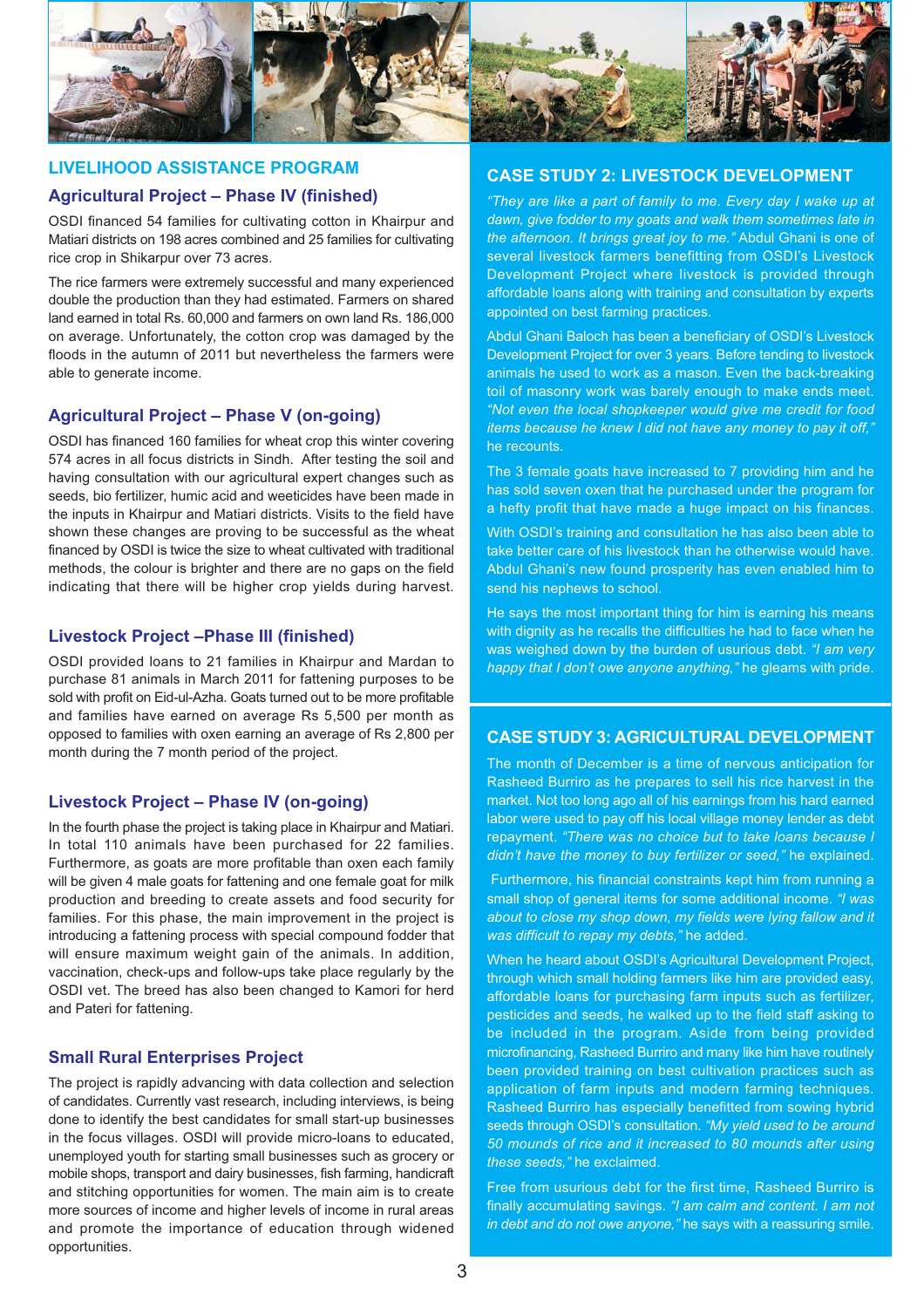## **COMMUNITY DEVELOPMENT PROGRAM**

### **School Adoption**

OSDI has adopted two non-functional government schools. One was renovated with the help of the community and started operating at the end of February in Godho Shar village in Shikarpur district with 20 students. The enrollment of more students is currently being done by the teacher. OSDI provides full time teaching staff and subsidized stationary and textbooks to ensure that the students are motivated and excited about education.

The second school adopted is Government Boys Primary School in Sukhio Mir Jut village in Matiari district. OSDI is currently renovating the school, two teachers have been appointed and 90 students have been enrolled for the adopted school. The school will be operational by first week of April.

#### **Temporary Learning Centers**

The village of Kamal Khan Lashari in Khairpur district has long lacked an opportunity for girls to receive education as only a government school for boys exists. OSDI has therefore opened a TLC for girls where currently 70 girls aged between 5 to 10 years who have never stepped inside a school before study. Due to the flux of students enrolled, two classrooms with two teachers are ready to provide better start on life and hopes of a brighter future for the young students. The teachers are currently enrolling more students due to popular demand.

The two TLCs set up by OSDI in Malhee village. Shikarpur district have seen an increase in the number of students in TLC1 from 40 to 90 students and in TLC2 from 46 to 60 respectively. Incentives such as free tuition and books for students are available and the families who are part of the agriculture and livestock program receive loans with the condition of children being in school.

## **CASE STUDY 4: EDUCATION**

For approximately 150 students at the TLC in Malhee village in Shikarpur district, this is their first experience at formal education, something which was inconceivable for them not very long ago. The nearest was a 3 km walk to a rundown government school in Bulbulao.

Proximity has made a world of a difference for many girls that have been enrolled in the TLC. "I was so happy to find out that there was a school in my village, otherwise I wouldn't have been able to go to one," smiles Nusrat, a female student of the TLC.

Taking the financial constraints into consideration, OSDI has kept its TLCs affordable with uniforms, curriculum and shoes provided to the students as well.

There is no greater endorsement from the community than the steady rise in the number of students in the TLCs which stand currently at around 150 from an original 30. The sense of a better future is reflected in these children's aspirations when they are asked on what they want to be when they grow up. Zakira Hussain wants to be a soldier, while Sanaullah Solangi wants to become an engineer, and Imitiaz wants to be a pilot. If recent progress of the TLC is anything to go by, they might have a chance to realize this dream one day.



#### **Water & Sanitation**

OSDI has distributed 957 life-straws, 71 jerry cans and 485,920 agua tabs in the focus villages to prevent water borne diseases. For families the best option is agua tabs as it is easy to access and use. Water purifying tablets dissolve in water, ridding it off its impurities to make it safe for drinking. In addition, schoolbased jerry cans are being used by 90% of the children and teachers. On community level OSDI teams work hard on water promotion in all focus districts by continuing distributing aqua tabs and holding awareness campaigns.

Construction of 150 toilets in the flood affected village of Jamal Haiano in Matiari district finished in February and are now completed with roof, plaster and installation of commode. Furthermore, 50 septic tanks will be installed to manage the waste water.

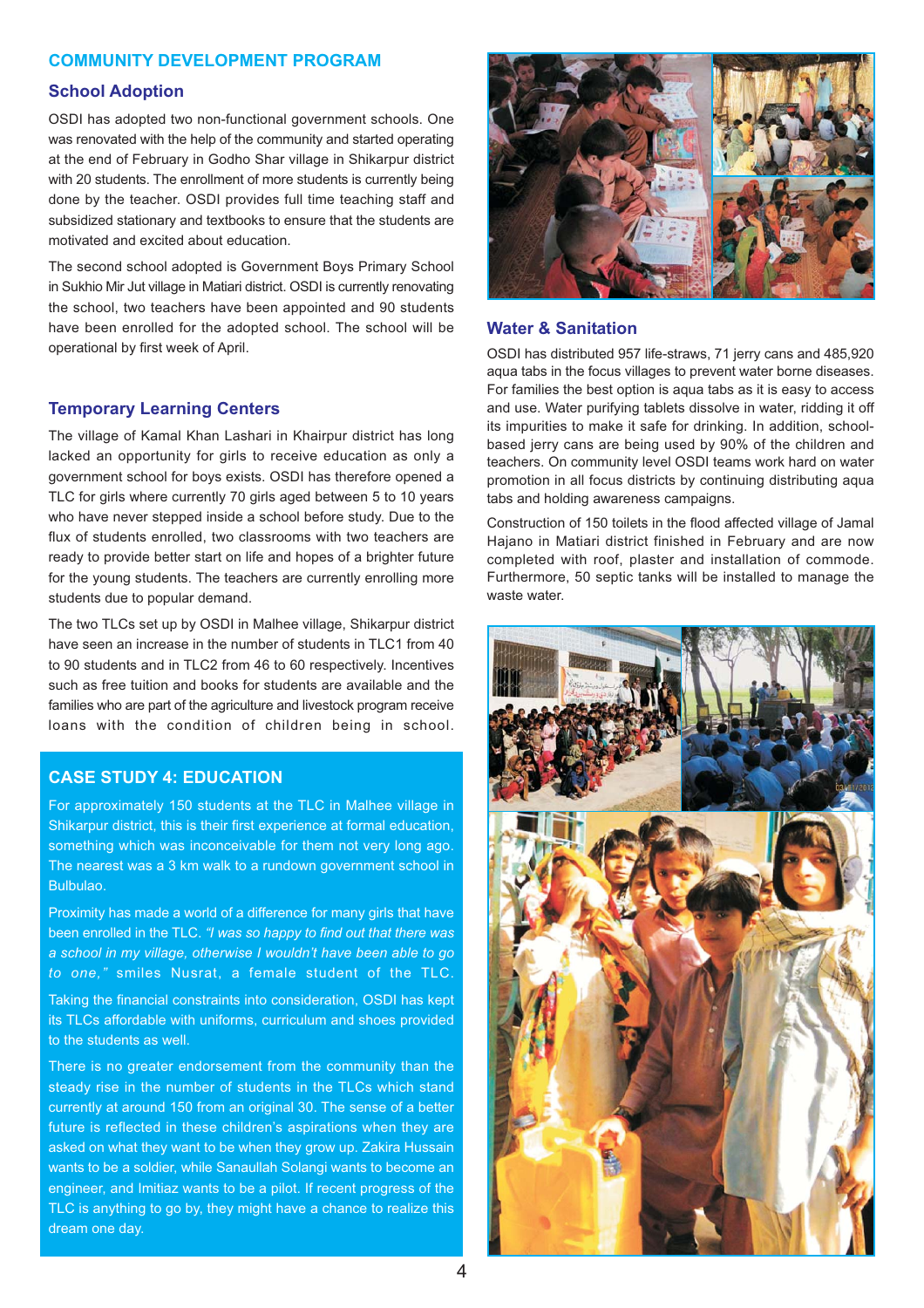## **Health**

OSDI is involved in many healthcare projects under the Community Development Program, ranging from hepatitis vaccinations, primary healthcare, medical camps, school-based de-worming and health initiatives to polio campaigns and health and hygiene awareness sessions.

Hepatitis Prevention and Control Program has successfully continued the vaccination drives under the Chief Minister of Sindh's Initiative in all four focus districts and in total 5.701 have been screened and 5,554 vaccinated for the fatal disease since February 2010. The camps organized by OSDI have succeeded in completing 2-3 vaccinations for every Hepatitis B negative individual in the targeted villages in Sindh and Khyber-Pakhtunkhwa and the treatment is commencing for patients with Hepatitis B or C.

A new Weekly Health Camp has started in Saeedabad village in Mardan district in January 2012 in addition to the camp held fortnightly in Jamal Hajano and Sukhio Mir Jut villages in Matiari district since April 2011. In the absence of timely care many common diseases in these communities go untreated, becoming fatal and unaffordable in the process. OSDI is providing access to services. reducing costs of services and subsequently increasing livelihoods and savings.

OSDI's latest *Primary Healthcare Center (PHC)* started operations in January 2012 in Saeedabad village in Mardan district to provide primary healthcare and run hygiene awareness programs in the area. Staff hired by OSDI include a doctor visiting weekly and a dispenser being available six days a week. The steady influx of new patients seeking treatment at the PHCs is due to subsidized medicine, nominal medical fees and the availability of quality healthcare. The PHC staff also provides students with school health services in the area.





School-Based De-Worming Project Phase I reached 2,000 students in all focus villages in Shikarpur, Khairpur and Matiari districts in Sindh. In addition to providing de-worming treatment, the project also emphasized personal hygiene by teaching students proper hand wash, nail hygiene, dental care, and the importance of physical activity and daily bath. Moreover, the children were provided nutritional supplements in the form of milk and biscuits during all school visits by our partner Engro. Students, parents and teachers welcomed the project and there is notable change in the well-being of the children in this project.

Polio eradication is essential and OSDI continuously supports the local government's efforts by helping with logistics and maintaining the cold chain of the vaccines. Tremendous efforts have been made to inoculate thousands of children in OSDI's four focus districts bringing the figure to 3,192 only in the past 2 months.

An initiative on maternal health has taken its first steps and OSDI has trained 24 traditional birth attendants with focus on safe motherhood. In addition to providing medicine, health and hygiene sessions are conducted for pregnant women and CBAs (childbearing aged ladies) where they are advised to pay pre-natal and post-natal visits to the doctor. Pregnant women are encouraged to give birth in health facilities. In addition, OSDI staff provides facilitation in case of complications.

OSDI is also determined to help the health facilities by building capacity in Khairpur district. The focus will be on repairing and maintaining the existing government health facilities, identifying and filling gaps in equipment, medicine and work force to benefit nearly 50,000 beneficiaries.